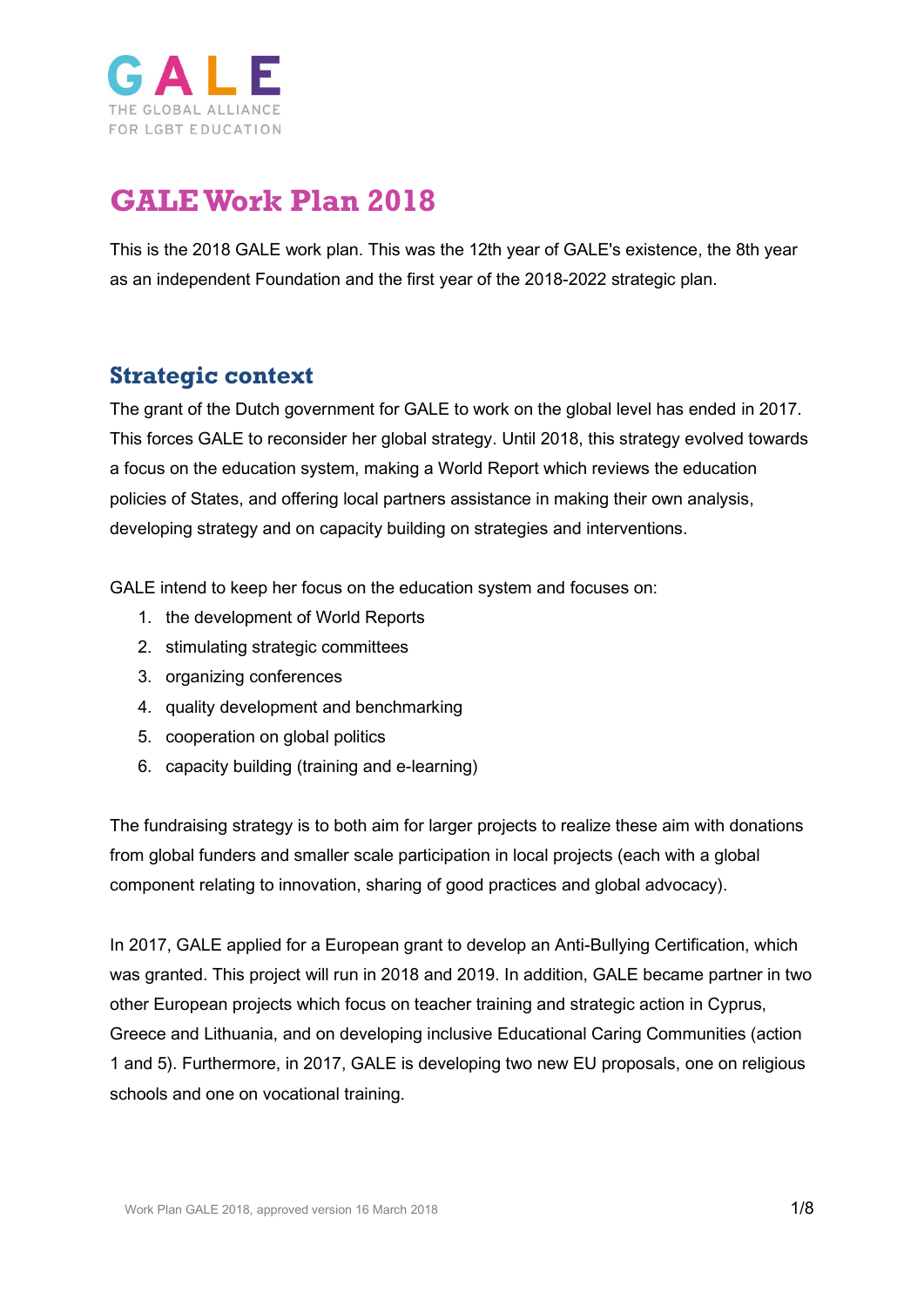

### **Summary 2018**

GALE has budget for three European projects which link into the strategic plan. These projects will be carried out and new projects on religious schools, vocational education and benchmarking of educational interventions will be sought. On the global level, GALE will attempt to acquire budget for the finalization of the World Report and awareness campaigns. GALE will also focus on this in South America and the Caribbean. GALE will start preparing a project in MENA.

The PR of GALE will be improved, hopefully leading to more GALE members and subscribers to "LGBT Education".

### **The World Report**

In 2017, GALE finished a the [European](https://www.gale.info/en/news/gale/171224-gale-publishes-first-overview-of-lgbti-education-in-europe) part of a World Report on the State of LGBTI Education. The director hoped to finish the full World Report in volunteer time, but after a serious calculation of the needed time investment (about 1000 hours) this appears to be impossible in one year. It would also be better when local activists would be better involved in the development of country reports.

GALE will look for funding for local conferences where activists and researchers from (a section of) a continent will be invited for an international meeting which is in part a training and in part concrete work on developing a country report. The conference will also function as a strengthening of the GALE network and involvement of organizations in the strategy plan. The prime focus in 2018 will be on Latin America and the Caribbean. The reason for this is that the enthusiasm and level of development in this continent is higher than elsewhere.

In addition, GALE will develop a short e-course on how to make a country assessment.

### **Anti Bullying Certification Project**

The Anti Bullying Certification project starts on January 1 and end in December 2019. Its aim is to develop a certification system to benchmark the anti-bullying quality of a secondary school. The certification system consists on a time plan for the certification procedure and criteria for or levels of quality, surveys for students and staff, teacher and student training, guides for school visitations by teachers and students and a toolkit with selected interventions that a school can use to improve the quality.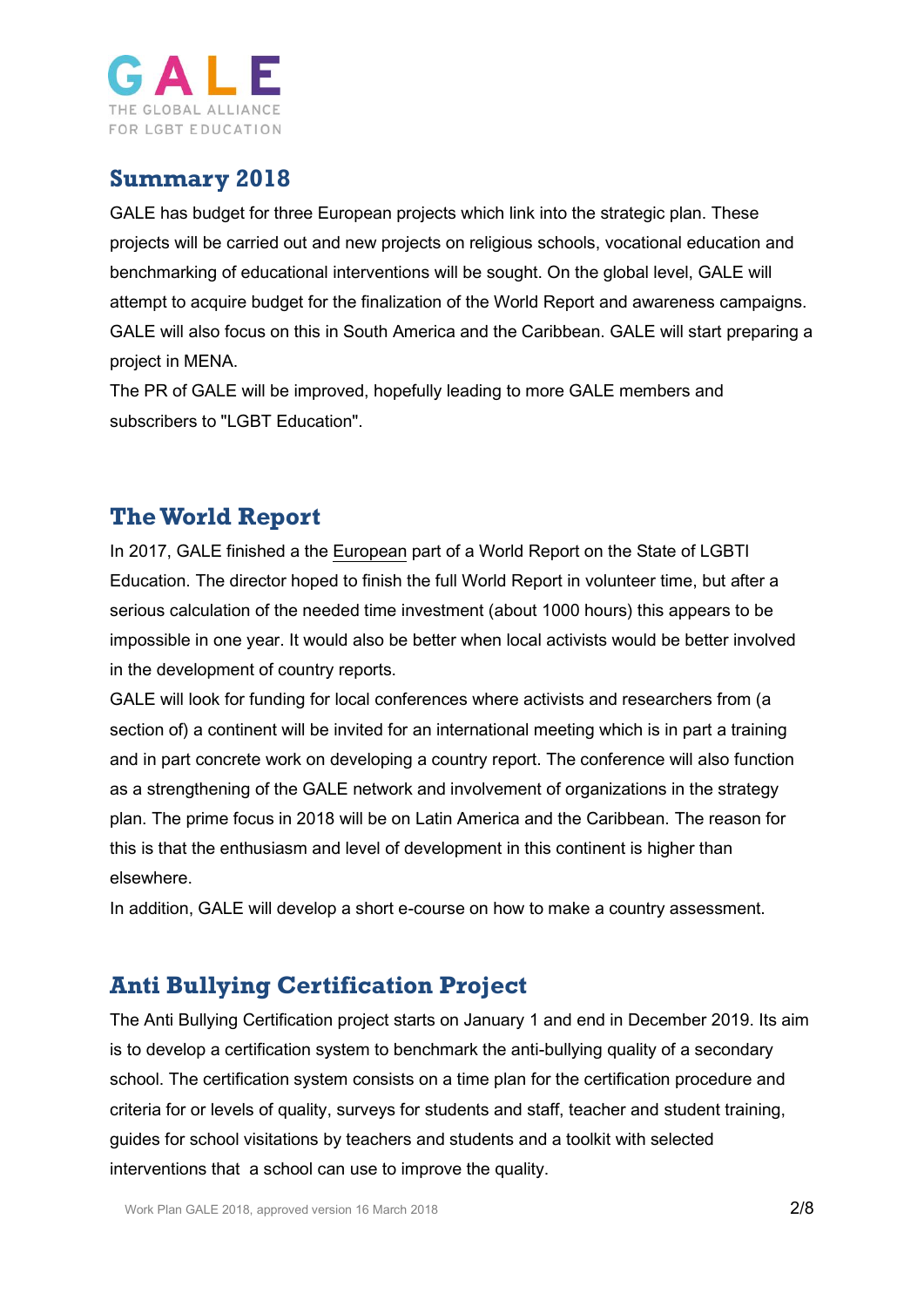

In 2018, the project will have two meetings: a kick-off meeting in January in Amsterdam and an exchange meeting in April in Palermo. In February and March, the draft products will be developed. In the school year 2018-2019, the products will be tested in schools.

### **HOMBAT project**

The "HOMBAT" project ("Combating Homophobia") is focused on developing and delivering teacher training on sexual diversity in South-Cyprus, Greece and Lithuania. The role of GALE is to function as expert, to train trainers and to facilitate strategic workshops in each of the three countries.

In 2018, GALE will organize a training for the trainers (May) from the three countries, an exchange meeting and strategic workshops in each of the countries. In the context of this project, GALE will also have the opportunity to make a reviewed European report.

# **Alice project**

The "Alice" project aims to experiment with Education Caring Communities of students and staff and create a European network of such communities. The role of GALE is to bring in expertise about diversity and pilot the method in the Netherlands.

In 2018 there will be a kick-off meeting and an exchange meeting. The method will, be developed and in the school year 2018-2019, the products will be tested in schools.

### **Training**

GALE will promote the use of the e-courses and aim to make the Sexual Diversity Academy cost-efficient. This will require an effort to market the courses.

# **Fundraising**

#### **Global**

GALE will focus on fundraising a global project to finish the World Report, organize a World Conference and offer assistance to create strategic committees.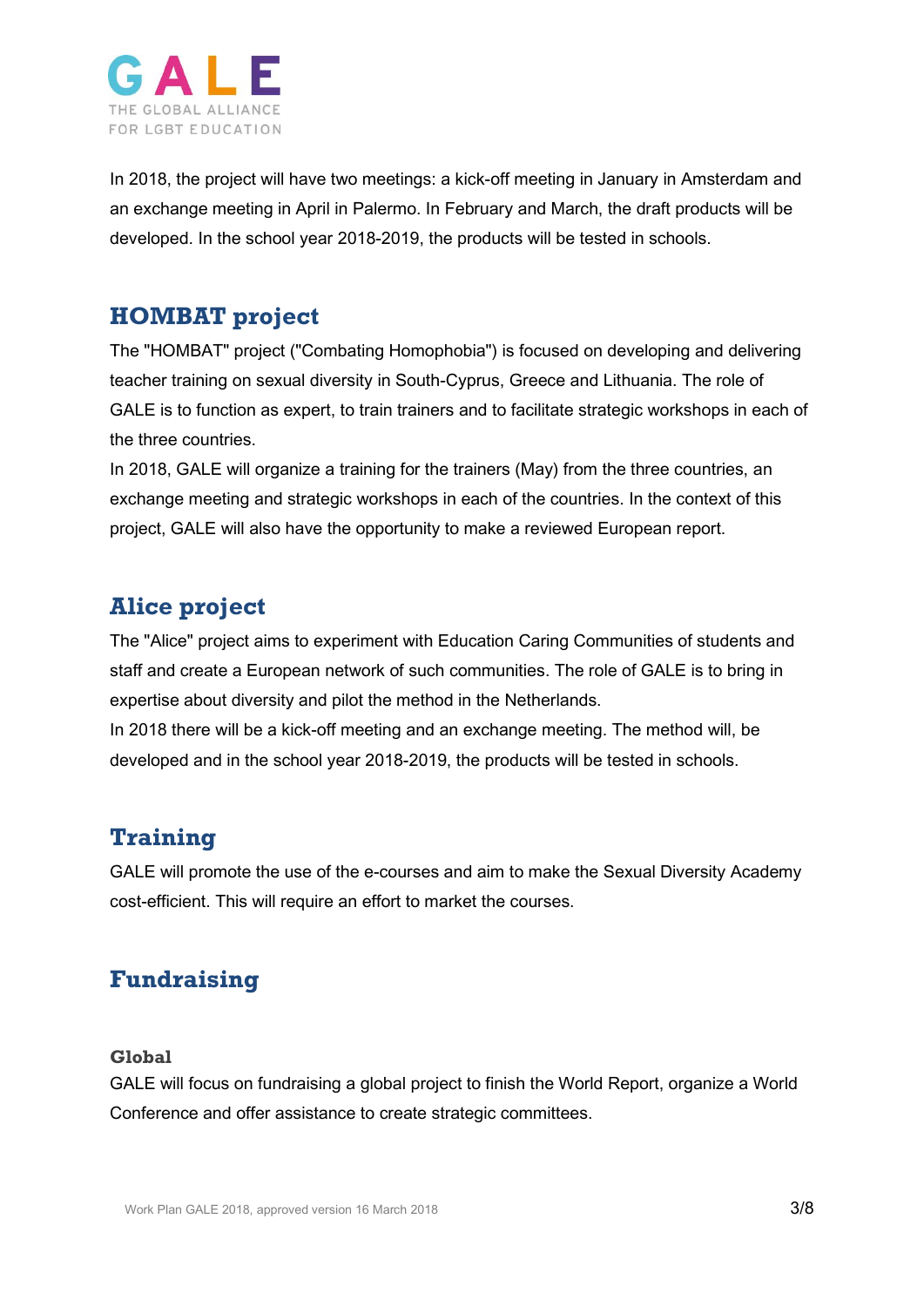

#### **Europe**

In Europe, GALE will seek to apply for two projects in early 2018. On project is REDIV, which is on sexual diversity and religion. The other project will focus on method development for vocational schools.

In late 2018, GALE will begin to plan acquisition of a European project for review and benchmarking of educational interventions.

In addition, GALE will start to explore cooperation opportunities with universities under the Horizon program.

#### **South America**

With local activists, GALE will explore the possibility to find funding for a Latin America and the Caribbean project to review countries, do strategic workshops and start a strategic effort to improve education. This plan could include an awareness campaign.

#### **MENA**

GALE will start to explore the possible resubmission of the proposal it made a few years ago for cooperation with Islamic countries on storytelling and low-level advocacy.

#### **Asia and Africa**

Due to limited resources. GALE will not focus on Asia and Africa this year but collects contacts and correspond about feasible ideas to develop strategies in 2019.

## **Internal policy**

#### **GALE Structure**

In essence, GALE is an informal Internet platform which is supported by a foundation under Dutch law. The legal entity of GALE is the GALE Foundation. Formally, the director of the GALE Foundation is also the Board. He is responsible for day to day decisions and making strategic proposals. The Supervisory Council advises the director and has final supervision of the budget. The Council meets about 3 times a year and works closely with the Supervisory Council of the EduDivers ("diversity education") Foundation, a sister organization in the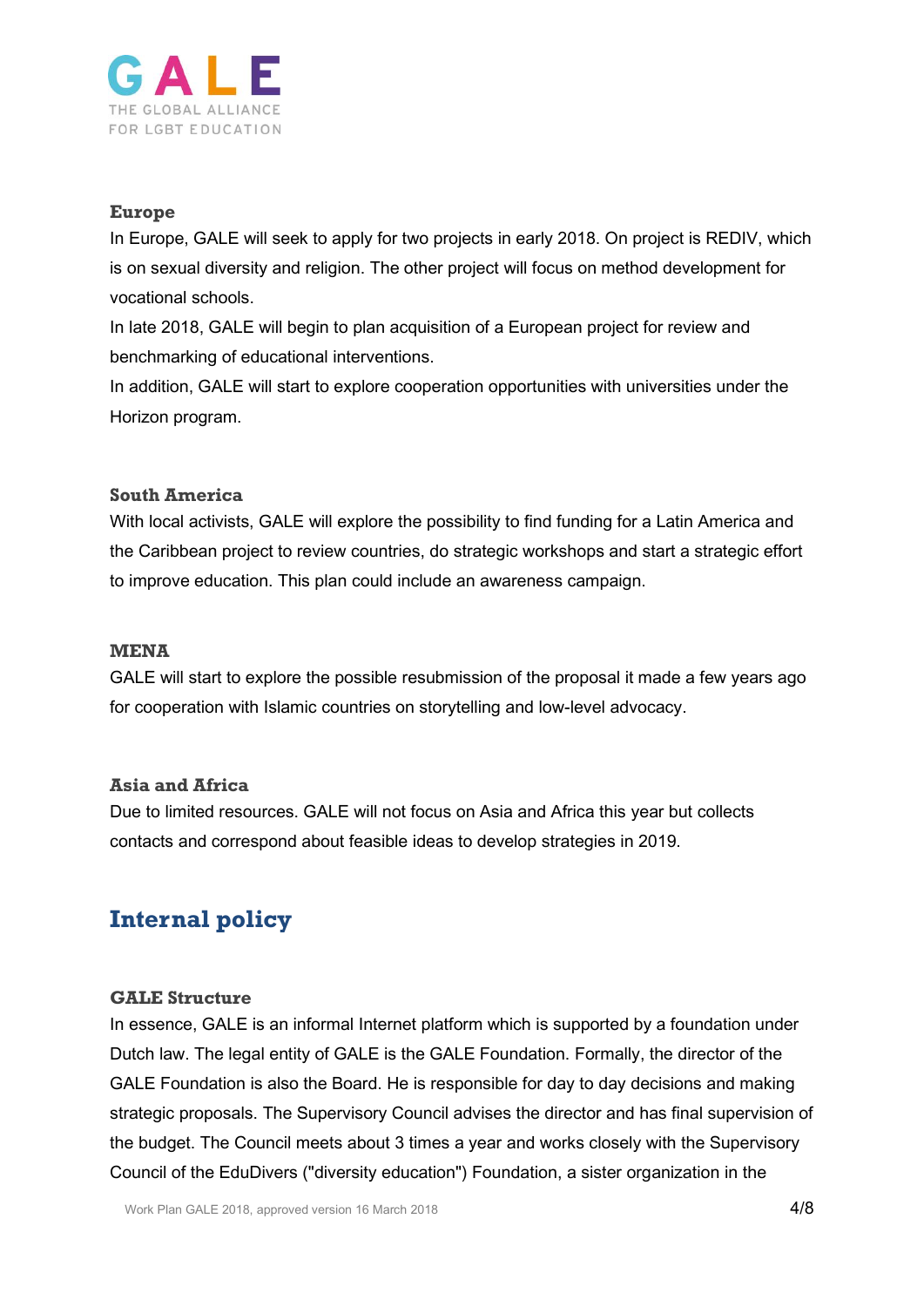

Netherlands with whom we share the office and staff. The GALE Foundation also takes care of the salary administration for EduDivers.

The platform members form an association which has no legal entity. The GALE members elect a GALE Association Committee, which advises the Board/director. The GALE Association Committee currently has two members. In 2018, these will advice on this plan and the strategic plan 2018-2022. GALE will also seek ways to involve the members in a better way.

#### **The GALE Foundation Supervisory Board**

The GALE Foundation Supervisory Board has a minimum of 3 members. At the first meeting of the GALE Supervisory Board, we have 5 members: Irene Hemelaar (chair), Hanneke Felten (secretary), Jeroen Bron (treasurer), Leila Lohman and Isolde de Groot. Next to their function in the Supervisory Board, the members have the following additional functions: Irene Hemelaar: unpaid functions: FNV - Adviseur / trainer Kaderacademie, Heavenly Creature Producties – ondernemer; paid functions: Stichting OndersteBoven – bestuurslid, Doetank Peer (Stichting Peer) – voorzitter bestuur, Wo=Men, Dutch Gender Platform – lid RvT

Hanneke Felten: paid function: senior consultant at MOVISIE (Dutch national institute for social work), Utrecht.

Jeroen Bron: paid function: senior consultant at the Dutch Institute for Curriculum Development SLO, Enschede; member of the Supervisory Board of the RSG Alvinus Magistus high school, Sneek.

Leila Lohman: unpaid function: Board Member, European Lesbian\* Conference Isolde de Groot: paid functions: Assistant Professor, University of Humanistic Studies, Utrecht; Guest Lecturer Citizenship Education, Marnix Academie (Teacher Education Institute), Utrecht; Research Affiliate (Nov and June), Institute of Education, University College London, UK.

The Supervisory Board will meet 3 times in 2018. The focus will be on adopting the final version of the strategic plan, a Child Protection Policy, and recruiting (up to 5) new members of the Board.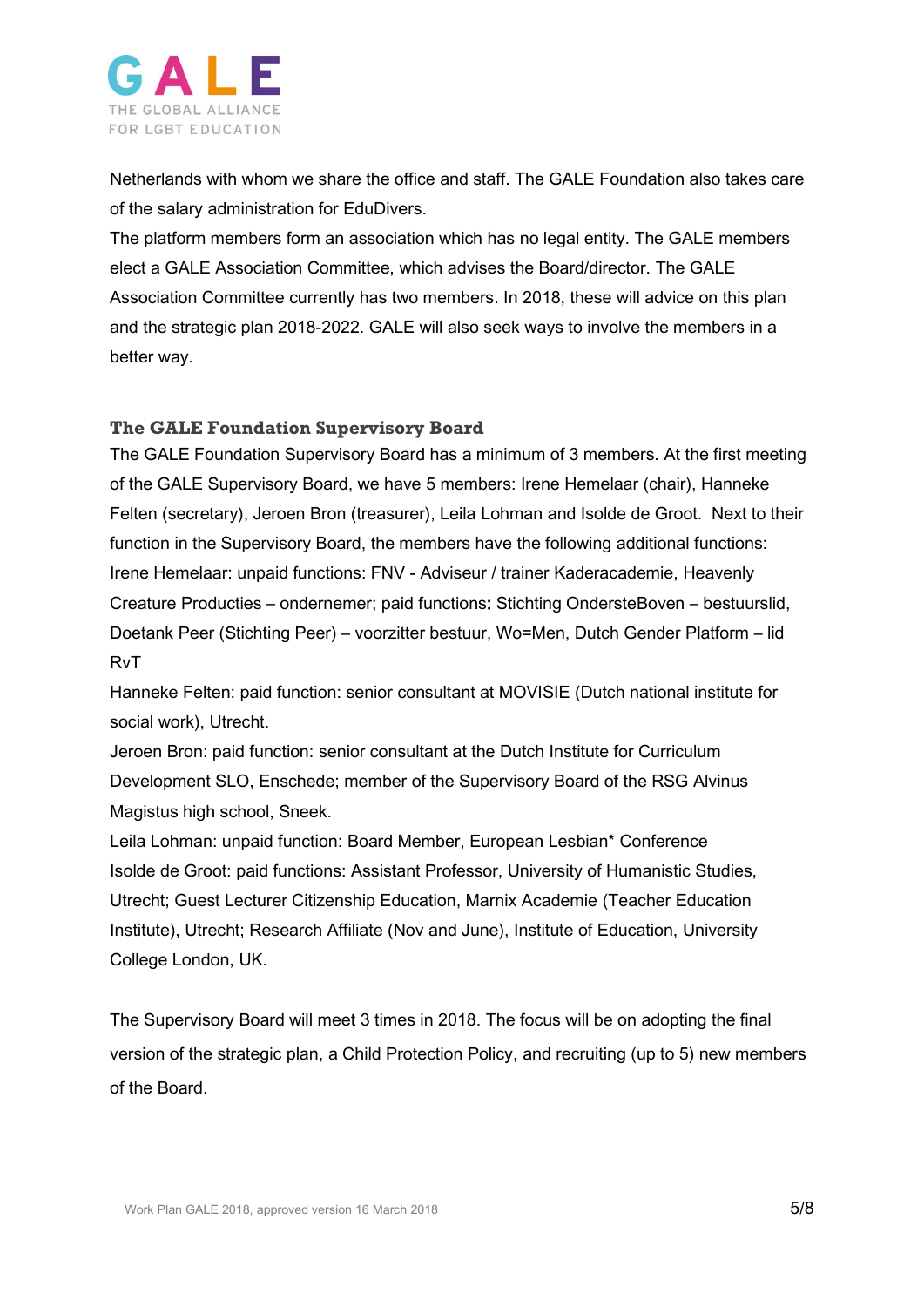

#### **GALE Association Committee**

In the beginning of 2017, the GALE platform members GALE chose two members for a GALE Association Committee. The Committee will advice on this work plan and on the strategic plan 2018-2022. It will also discuss how to increase the involvement of GALE members.

#### **GALE membership**

At the end of 2017, GALE had 882 members from 93 countries. The strategic plan aims to raise the number of members to 1300 in 2022. This means we aim for 100 new members in 2018. We will do this by increasing our visibility by publishing more issues of "LGBT Education" and to involve members in possible and real projects, and by encouraging active members of projects to become GALE members.

### **Budget**

GALE has a secured budget for 2018 of € 99,429. The total turnover will be about € 45,000 more because GALE detaches its staff part time to the Dutch organization EduDivers (Edu-Diverse). Erasmus+ staff rates are lower than the real rates of the GALE staff. This means there will be a deficit, which will have to be corrected by co-financing on higher rates in other projects or working unpaid overtime or donations.

| <b>GALE</b>                        | budget |            |
|------------------------------------|--------|------------|
| <b>NETTO OMZET</b>                 |        |            |
| Opbrengsten                        | €      | 117.363,51 |
| Kosten van de opbrengsten          | €      | 201.157,21 |
| Netto omzet                        | €      | -83.793,70 |
| <b>SPECIFICATIE OPBRENGSTEN</b>    |        |            |
| Doorberekende kosten aan EduDivers | €      | 37.000,00  |
| HOM: HOMBAT (Combat homophobic     |        |            |
| bullying)                          | €      | 27.128,84  |
| ABC: Anti Bullying Certification   | €      | 22.560,00  |
| ALI: Alice                         | €      | 30.674,67  |
| SDA: Sexual Diversity Academy      | €      |            |
| Overige projecten                  | €      |            |
| Overige opbrengsten                | €      |            |
| Giften                             | €      |            |
| Totale opbrengsten                 | €      | 117.363,51 |
| <b>SPECIFICATIE KOSTEN</b>         |        |            |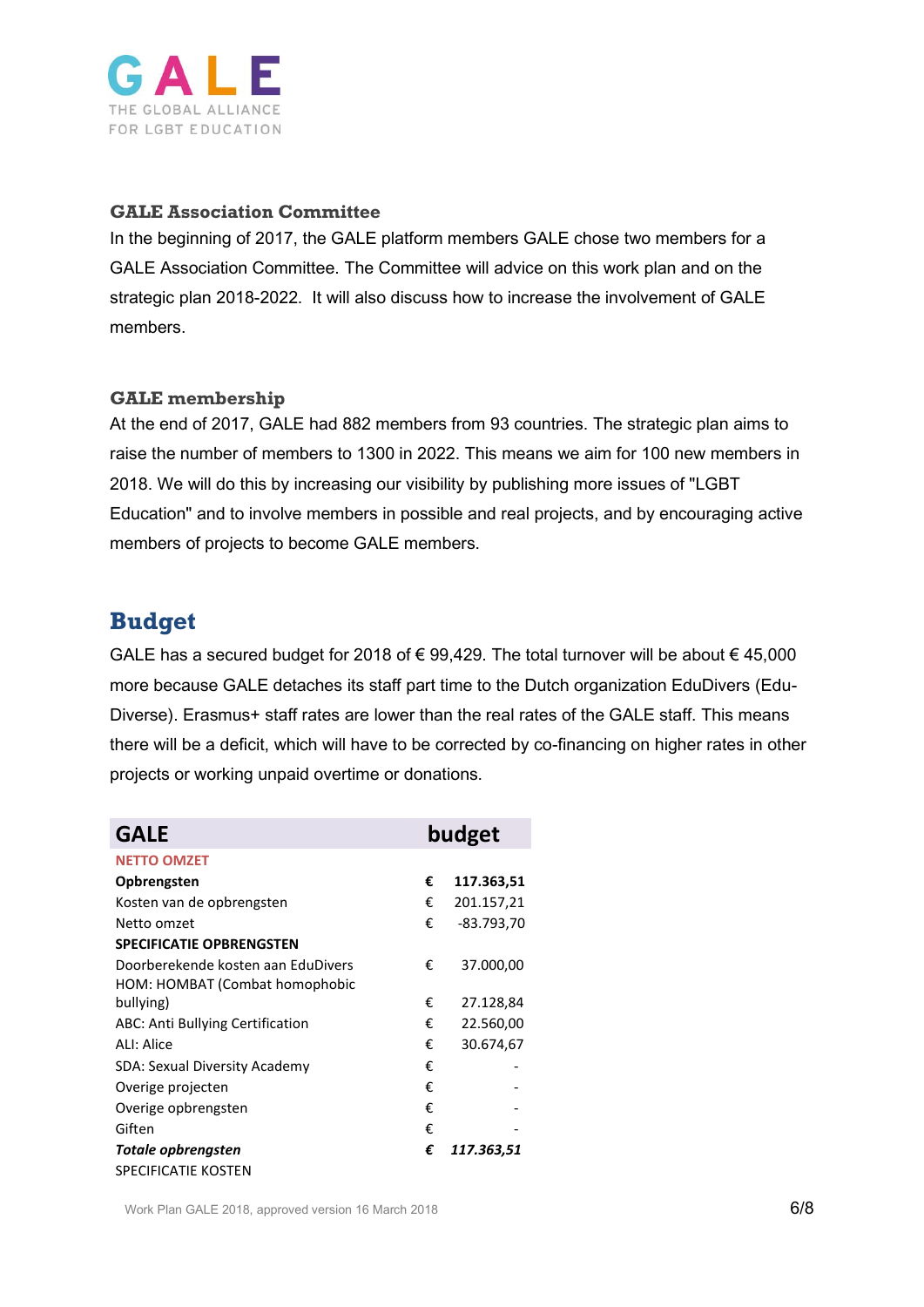

| Loonkosten                       | € | 76.000,00  |
|----------------------------------|---|------------|
| Pensioen                         | € | 14.000,00  |
| Overige onkosten loon            | € |            |
| Doorberekende loonkosten door    |   |            |
| Empowerment                      | € |            |
| HOM: HOMBAT (Combat homophobic   |   |            |
| bullying)                        | € | 5.000,00   |
| ABC: Anti Bullying Certification | € | 102.531,91 |
| ALI: Alice                       | € | 1.000,00   |
| SDA: Sexual Diversity Academy    | € | 2.625,30   |
| Kleine projecten                 | € |            |
| <b>Totale kosten</b>             | € | 201.157,21 |

#### **WINST & VERLIESREKENING**

| Opbrengsten                     |   |            |
|---------------------------------|---|------------|
| Omzet                           | € | 117.363,51 |
| <b>Bedrijfslasten</b>           |   |            |
| Pensioenlasten                  | € | 14.000,00  |
| Loonkosten                      | € | 76.000,00  |
| Projectkosten (activiteiten)    | € | 111.157,21 |
| <b>OVERHEAD</b>                 |   |            |
| Administratie/advieskosten      | € | 2.500,00   |
| Bankkosten                      | € | 150,00     |
| Communicatie                    | € | 2.650,00   |
| Contributies/abonnementen       | € | 375,00     |
| Hardware/software               | € | 1.200,00   |
| Huisvesting                     | € | 1.800,00   |
| Kantoorkosten/porto             | € | 150,00     |
| Niet declarabele reiskosten     | € | 500,00     |
| Overige kosten                  | € | 100,00     |
| <b>Public relations</b>         | € |            |
| Raad van toezicht               | € | 280,00     |
| EAN                             | € | 500,00     |
| Rente                           | € |            |
| Secretariaat/boekhouding        | € | 4.898,40   |
| Stage/vrijwilligersvergoedingen | € |            |
| Training/cursuskosten           | € | 500,00     |
| SPAWW                           | € | 100,00     |
| Verzekeringen                   | € | 1.700,00   |
| Totaal bedrijfslasten           | € | 218.560,61 |
| Diverse baten                   | € |            |
| <b>Bestaande reserve GALE</b>   | € | 148.075,00 |
| <b>Toevoeging reserve GALE</b>  | € | 46.877,90  |